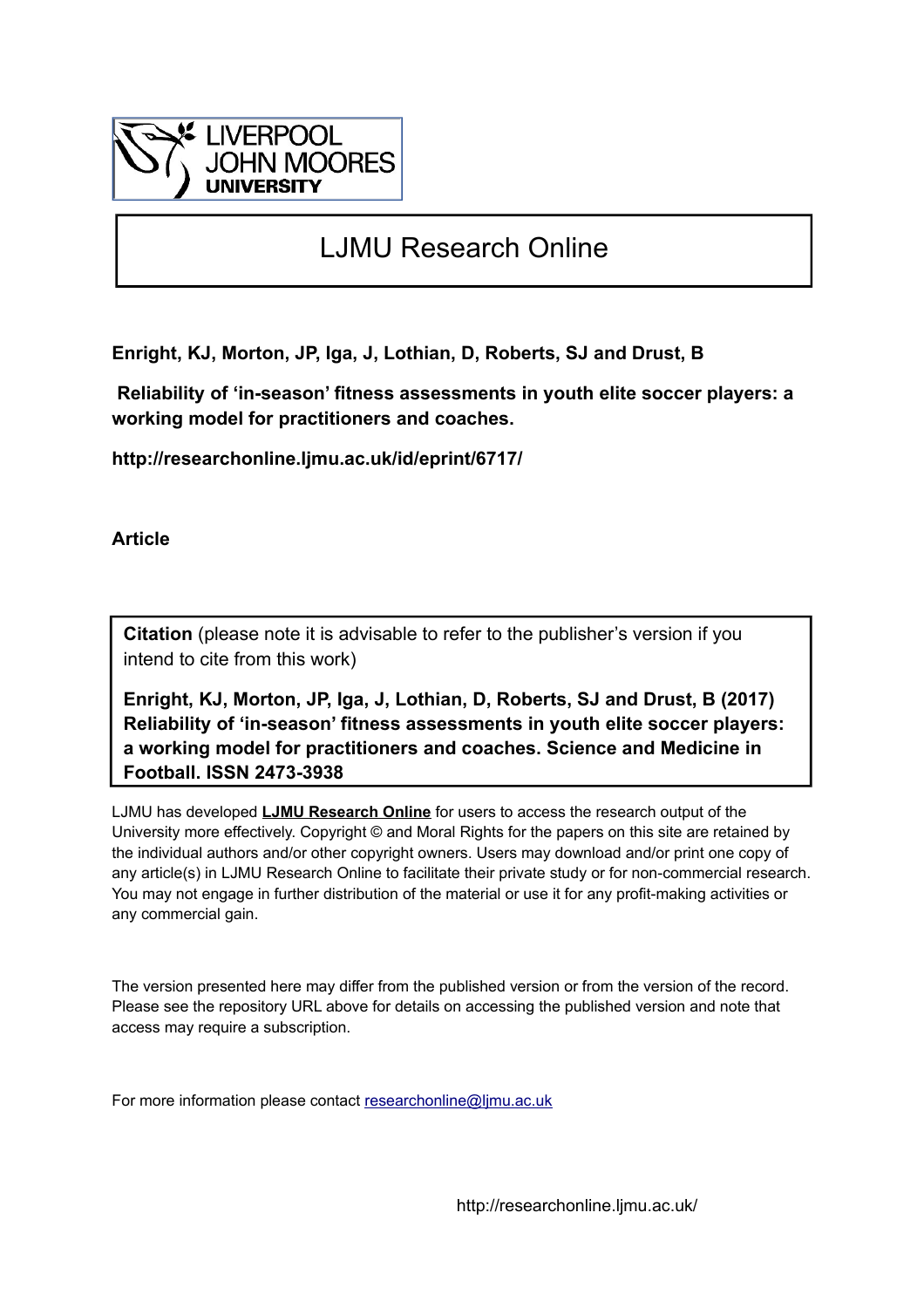# **Reliability of 'in-season' fitness assessments in youth elite soccer players: a working model for practitioners and coaches**

| Journal:         | Science and Medicine in Football                                                                                                                                                                                                                                                                                                                                                                                                                                                                                                                                                                                                                                                                                                                                                                                                                                                                                                                                                                                                                                                                                                                                                                                                                                                                                                                                                                                                                                                                                                                                                                                          |  |  |
|------------------|---------------------------------------------------------------------------------------------------------------------------------------------------------------------------------------------------------------------------------------------------------------------------------------------------------------------------------------------------------------------------------------------------------------------------------------------------------------------------------------------------------------------------------------------------------------------------------------------------------------------------------------------------------------------------------------------------------------------------------------------------------------------------------------------------------------------------------------------------------------------------------------------------------------------------------------------------------------------------------------------------------------------------------------------------------------------------------------------------------------------------------------------------------------------------------------------------------------------------------------------------------------------------------------------------------------------------------------------------------------------------------------------------------------------------------------------------------------------------------------------------------------------------------------------------------------------------------------------------------------------------|--|--|
| Manuscript ID    | RSMF-2017-0027.R1                                                                                                                                                                                                                                                                                                                                                                                                                                                                                                                                                                                                                                                                                                                                                                                                                                                                                                                                                                                                                                                                                                                                                                                                                                                                                                                                                                                                                                                                                                                                                                                                         |  |  |
| Manuscript Type: | Short Communications/Technical Reports                                                                                                                                                                                                                                                                                                                                                                                                                                                                                                                                                                                                                                                                                                                                                                                                                                                                                                                                                                                                                                                                                                                                                                                                                                                                                                                                                                                                                                                                                                                                                                                    |  |  |
| Keywords:        | youth-soccer, reliability, in-season, yo-yo test, sprint, strength                                                                                                                                                                                                                                                                                                                                                                                                                                                                                                                                                                                                                                                                                                                                                                                                                                                                                                                                                                                                                                                                                                                                                                                                                                                                                                                                                                                                                                                                                                                                                        |  |  |
| Abstract:        | Purpose: To assess the reliability of a battery of field tests when performed<br>around habitual training during one micro-cycle of the in-season period in<br>youth elite soccer players. Methods: n=19 English Premier League<br>academy players (mean $\pm$ SD: age, 18.3 $\pm$ 0.2 years; stature, 1.80 $\pm$ 0.05<br>m; body mass, 76.5±7.5 kg; V O2 max; 62.3±4.38 ml·kg-1·min-1 Sum of<br>8 skinfolds; 64.8±17.4 mm) performed; '1RM half-back squat (HBS)',<br>'vertical jump' (VJ), 'Yo-Yo IR2', '5, 10 & 20 m, sprint', 'the agility T-test'<br>and a 'repeated sprint ability' assessments around their habitual 'in-season'<br>training and match-play on two occasions. Typical error (TE), coefficient of<br>variation (CV), the smallest worthwhile change (SWC) was then calculated<br>between trials. Test usefulness was then calculated by comparing the<br>'SWC' to the TE and rated as; good, OK or marginal. The smallest<br>difference needed to be considered real (MD), was also calculated using the<br>equation (TE $\times$ 1.96 $\times$ $\sqrt{2}$ ). Results: Most assessments demonstrated<br>relatively high levels of reproducibility (CV; 0.3 - 4.3 %) to witness an<br>"almost certain beneficial change" (i.e., >MD) changes of approximately 5%<br>(RSAbest, RSAmean, 10m & 20m sprint, 'agility T test' and 1RM HBS), and<br>11.5% (VJ, 5m sprint, and Yo-Yo IR2) are needed. Conclusions: The<br>present training and testing 'model' is reliable and could be used when<br>evaluating the fitness of highly trained youth elite soccer players during the<br>'in-season' period. |  |  |
|                  |                                                                                                                                                                                                                                                                                                                                                                                                                                                                                                                                                                                                                                                                                                                                                                                                                                                                                                                                                                                                                                                                                                                                                                                                                                                                                                                                                                                                                                                                                                                                                                                                                           |  |  |
|                  | <b>SCHOLARONE™</b><br>Manuscripts                                                                                                                                                                                                                                                                                                                                                                                                                                                                                                                                                                                                                                                                                                                                                                                                                                                                                                                                                                                                                                                                                                                                                                                                                                                                                                                                                                                                                                                                                                                                                                                         |  |  |

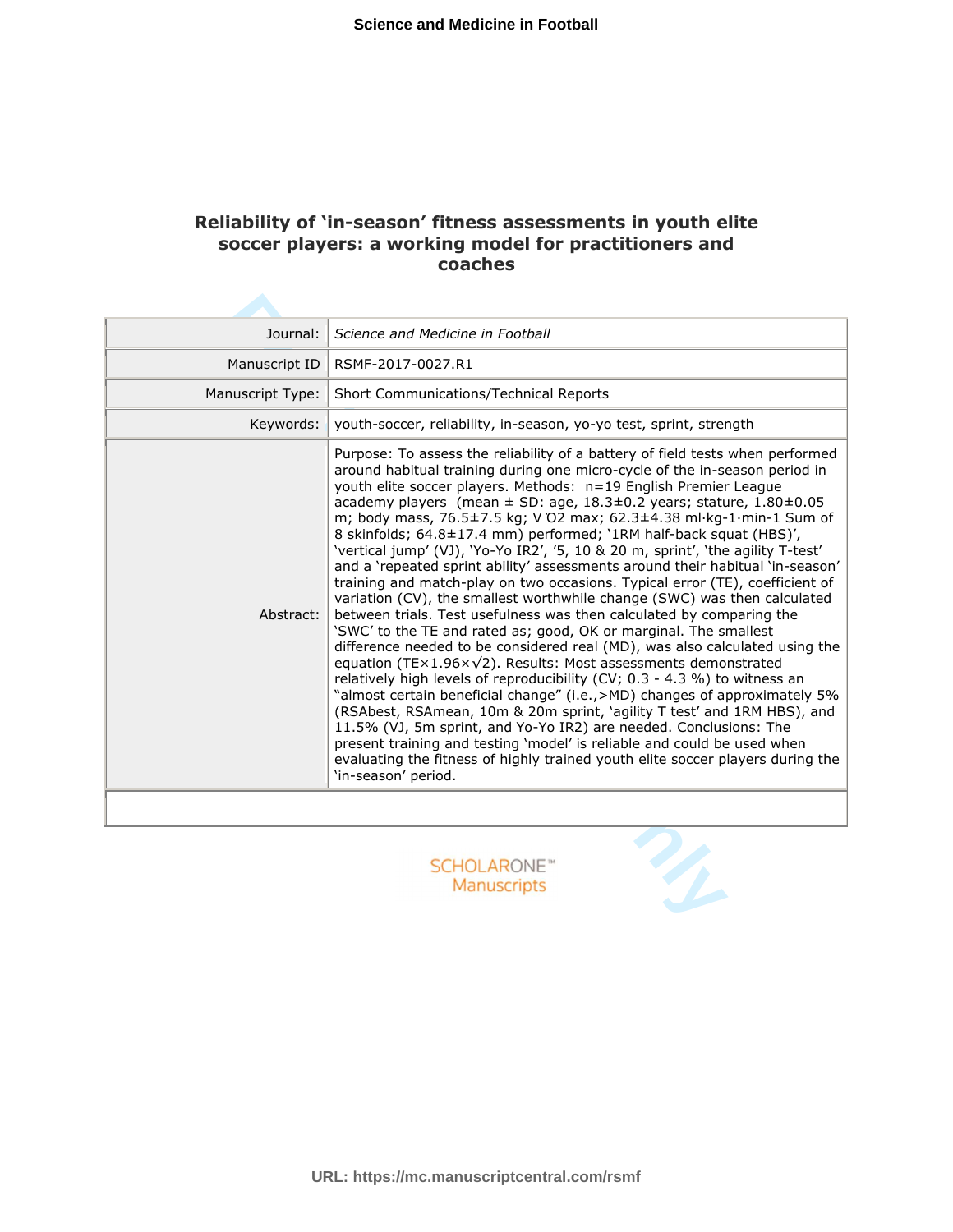**Title:** Reliability of 'in-season' fitness assessments in youth elite soccer players: a working model for practitioners and coaches.

#### **Abstract**

For Prodigion Premier League academy players (mean  $\pm$  SD: age, 18.3<br> **For Prodigion** Premier League academy players (mean  $\pm$  SD: age, 18.3<br> **For Prodigion** Premier League academy players (mean  $\pm$  SD: age, 18.3<br> **For Purpose:** To assess the reliability of a battery of field tests when performed around habitual training during one micro-cycle of the 'in-season' period in youth elite soccer players**. Methods:** n=19 English Premier League academy players (mean  $\pm$  SD: age, 18.3 $\pm$ 0.2 years; stature, 1.80 $\pm$ 0.05 m; body mass, 76.5 $\pm$ 7.5 kg; VO<sub>2 max</sub>; 62.3 $\pm$ 4.38 ml·kg<sup>-1</sup>·min<sup>-1</sup> Sum of 8 skinfolds; 64.8±17.4 mm) performed; '1RM half-back squat (HBS)', 'vertical jump' (VJ), 'Yo-Yo IR2', '5, 10 & 20 m, sprint', 'the agility T-test' and a 'repeated sprint ability' assessments around their habitual 'in-season' training and match-play on two occasions. Typical error (TE), coefficient of variation (CV), the smallest worthwhile change (SWC) was then calculated between trials. Test usefulness was then calculated by comparing the 'SWC' to the TE and rated as; good, OK or marginal. The smallest difference needed to be considered real (MD), was also calculated using the equation (TE×1.96×√2). **Results:** Most assessments demonstrated relatively high levels of reproducibility (CV; 0.3 - 4.3 %) to witness an "almost certain beneficial change" (i.e., $>MD$ ) changes of approximately 5%  $(RSA<sub>best</sub>, RSA<sub>mean</sub>, 10m & 20m$  sprint, 'agility T test' and 1RM HBS), and 11.5% (VJ, 5m) sprint, and Yo-Yo IR2) are needed. **Conclusions:** The present training and testing 'model' is reliable and could be used when evaluating the fitness of highly trained youth elite soccer players during the 'in-season' period.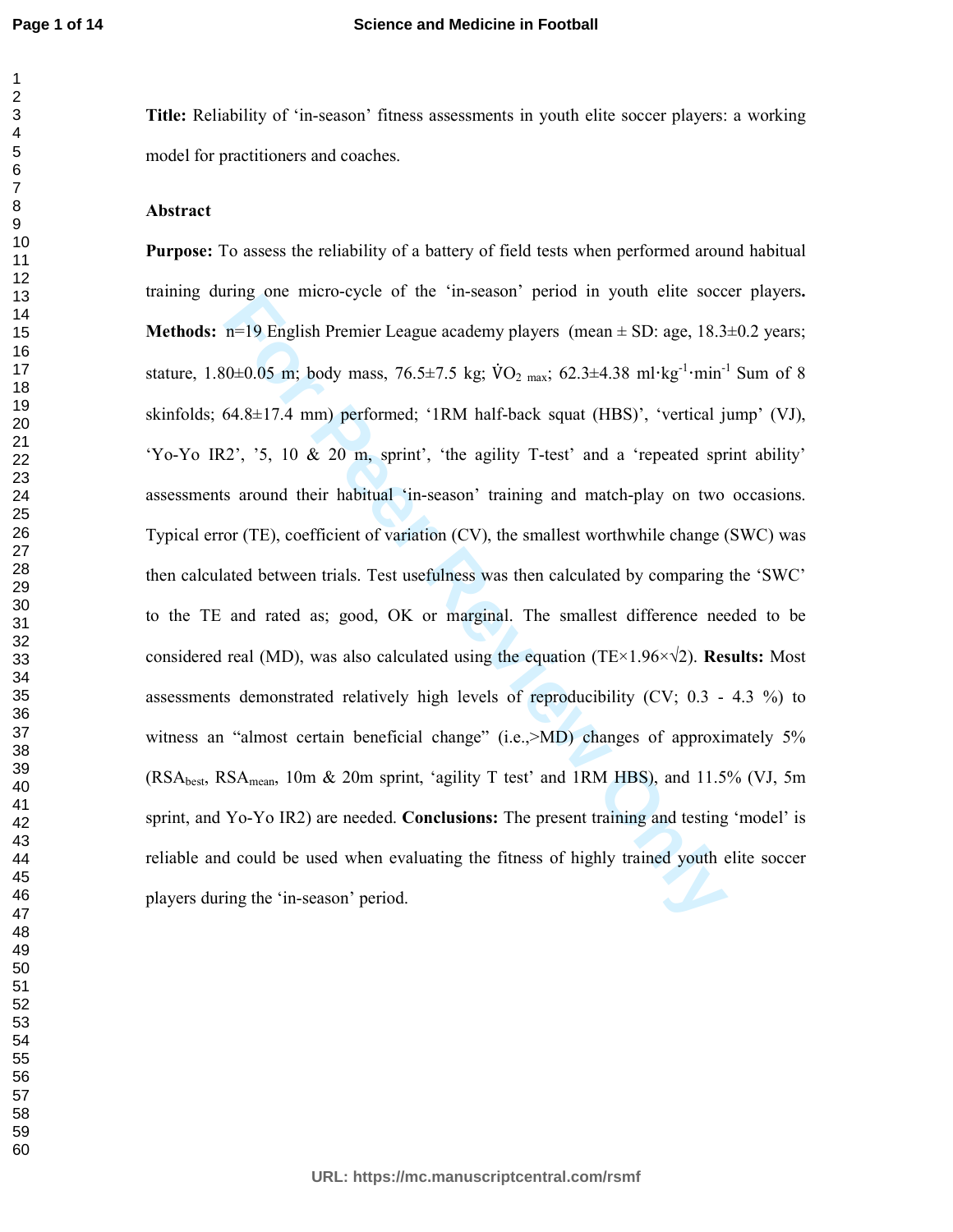#### **INTRODUCTION**

data<sup>3</sup> for their players, highlight individuals<sup>3</sup> and teams streng<br>s, assess the effectiveness of training interventions, track players acros<br>are training strategies (Maud & Foster 2006). Alternatively, if assessme<br>condu Elite football players require a range of dynamic and discrete physical qualities and capacities (e.g., strength, speed, aerobic capacity and agility). As such, the implementation of systematic fitness assessments across the season has been recommended (Reilly, 2007). If implemented in the correct manner, this process can allow the coaching staff to establish 'baseline data' for their players, highlight individuals' and teams strengths and/or weaknesses, assess the effectiveness of training interventions, track players across time and inform future training strategies (Maud  $\&$  Foster 2006). Alternatively, if assessments are not reliable or conducted frequently enough, they are less likely to inform the coaches decision making process (Cross & Lyle 1999). Therefore, it is vital that assessments are reliable and implemented in a way that has synergy with the coaches' philosophy and can be performed at various time-points throughout the season with minimal impact upon other important aspects, such as training and match-play related activities.

Performing a 'battery' of fitness tests (using field based tools) in one day has been recommended (Turner et al. 2011). In this regard, assessments of strength (e.g., repetition maximum [RM] tests), speed (e.g., 5 to 30 meter sprints), power (e.g., counter-movement jump tests), sports specific aerobic/anaerobic capacity (e.g., Yo-Yo tests, repeated sprint assessments), and agility tests (e.g., T-Test, 5-0-5 agility) are recommended for youth professional soccer players (Hulse et al. 2013). A 'testing battery' can take one training day to complete (n=15-20 players), (usually across a morning and afternoon session), where, power and speed based movements are conducted in the morning and anaerobic and strength related tests are administered in the afternoon (Walker and Turner 2009).

Although, removing even one day from the weekly 'in-season' training schedule can be a challenge in professional football. As a compromise, it is possible that tests could be separated across the training week and be performed around the soccer-specific training that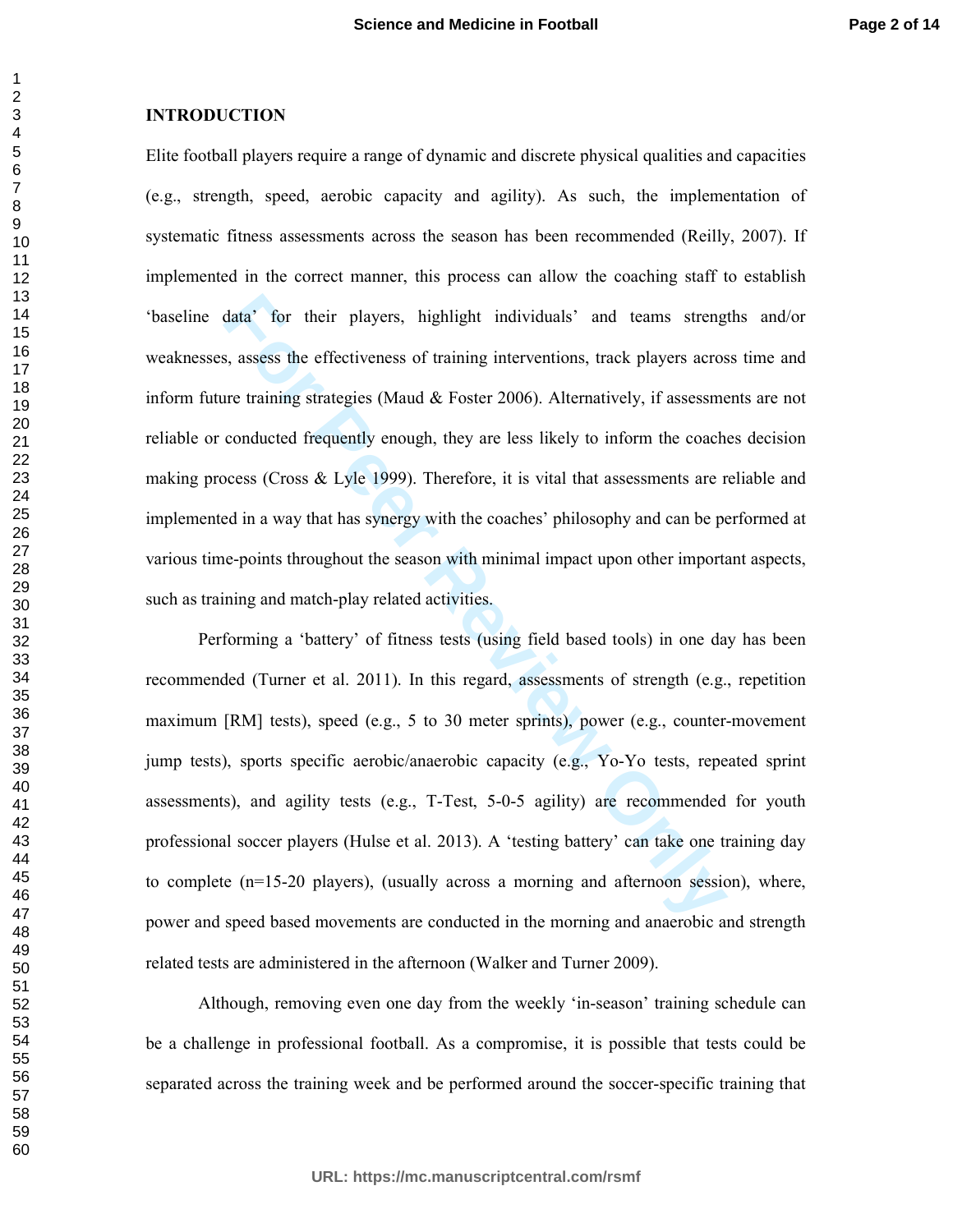#### **Science and Medicine in Football**

needs to be completed. If found to be reliable this approach would be advantageous as it could allow data to be collected without the need to remove a training day from the weekly schedule, thus, having minimal impact upon 'match-play', 'technical and/or tactical' training.

The aim of this study was to assess the reliability of a battery of field tests ('1RM half-back squat test', 'vertical jumping assessments', 'Yo-Yo IR2 test', '5, 10 & 20 m, sprint', 'the agility T-test' and a 'repeated sprint ability test') when performed around one micro-cycle of the 'in-season' training in youth elite soccer players. We aimed to highlight the 'usefulness of the test' battery by investigating the 'typical error' (TE), 'smallest worthwhile change' (SWC), and minimal change required to be considered 'real' (MD) using methods previously described by (Buchheit et al. 2010).

## **METHODS**

e agility T-test' and a 'repeated sprint ability test') when performed a<br>of the 'in-season' training in youth elite soccer players. We aimed t<br>hess of the test' battery by investigating the 'typical error' (TE)<br>change' (SW *Participants.* Nineteen players from a Premier League academy in England participated in this study (mean  $\pm$  SD: age, 18.3 $\pm$ 0.2 years; stature, 1.80 $\pm$ 0.05 m; body mass, 76.5 $\pm$ 7.5 kg; V-O2 max; 62.3±4.38 ml**·**kg-1 **·**min-1 Sum of 8 skinfolds; 64.8±17.4 mm; training history; 4-6 d**·**wk-1 **·**2 years). Each player had previously completed all tests on 5 or more occasions. All participants were given oral and written information concerning any possible risks associated with protocols prior to the study. All participants gave their written informed consent to participate in the study. The study was approved by the Institutional Review Board (IRB) at a University within the United Kingdom.

## **Study design**

The present experimental study followed a test-re-test design where a battery of fitness assessments where performed around one week of 'in-season' training on two occasions separated by 7 days. The scheduling of testing and training is presented in Table 1. Where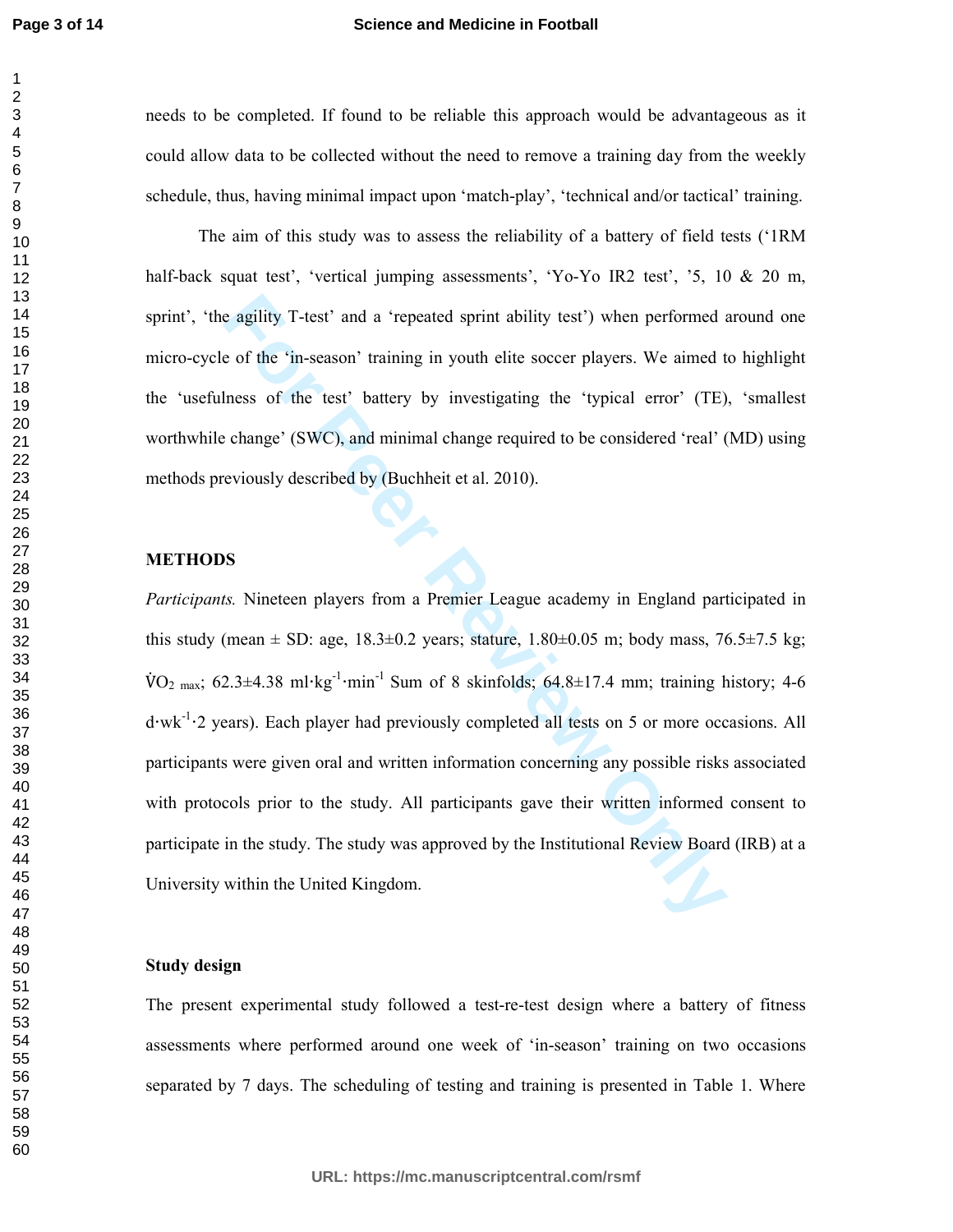possible, tests followed an order that allowed the completion of both testing and training with as much recovery time as achievable in this environment.

#### *Experimental procedures.*

*The Yo-Yo Intermittent Recovery test 2 (Yo-Yo IR2).* Participants ran a series of 40-m shuttle runs at progressive speeds until voluntarily exhaustion or when the participant failed to reach the end line in time with the audio cue on two occasions (Krustrup and Bangsbo, 2001).

*Agility 'T-Test'*. Participants sprinted to the centre cone (10 m), turn to the right to the right cone  $(5 \text{ m})$ , then turned and run back to the left cone  $(10 \text{ m})$ , and then turn and run back to centre cone (5 m) and then ran straight back through the start/finish photocell (Brower Timing Systems, Utah, USA).

gressive speeds until voluntarily exhaustion or when the participant fail<br>in time with the audio cue on two occasions (Krustrup and Bangsbo, 2t<br>*lity 'T-Test'*. Participants sprinted to the eentre cone (10 m), turn to the<br> *Vertical Jump Height.* Following a standardised dynamic warm-up each participant performed three squat jumps (SJ) and three countermovement jumps (CMJ) using standardised methods previously described by Acero et al., (2011). Each jump height was measured using 'jump mat' (FLS electronics, Cookstown, Northern Ireland). The highest SJ and CMJ height (cm) was recorded for further analysis.

*Acceleration and sprint speed.* Participants completed three maximal 20 meter sprints. Photocells were placed at the '0 m', '5 m' and '10 m' and '20 m' (Brower Timing Systems, Utah, USA). The lowest sprint time for each distance was recorded for analysis.

*Repeated Sprint Ability*. The repeated sprinting protocol consisted of 7, 30 m sprints with 25 seconds of active recovery between each sprint (Reilly et al. 2000). The start position was located 1 meter from the first photocell. Between each sprint the participants were required to jog back to the start position within the allocated time. Using Photocells (Brower Timing Systems, Utah, USA) the fastest sprint time  $(RSA_{best})$ , average sprint time  $(RSA_{mean})$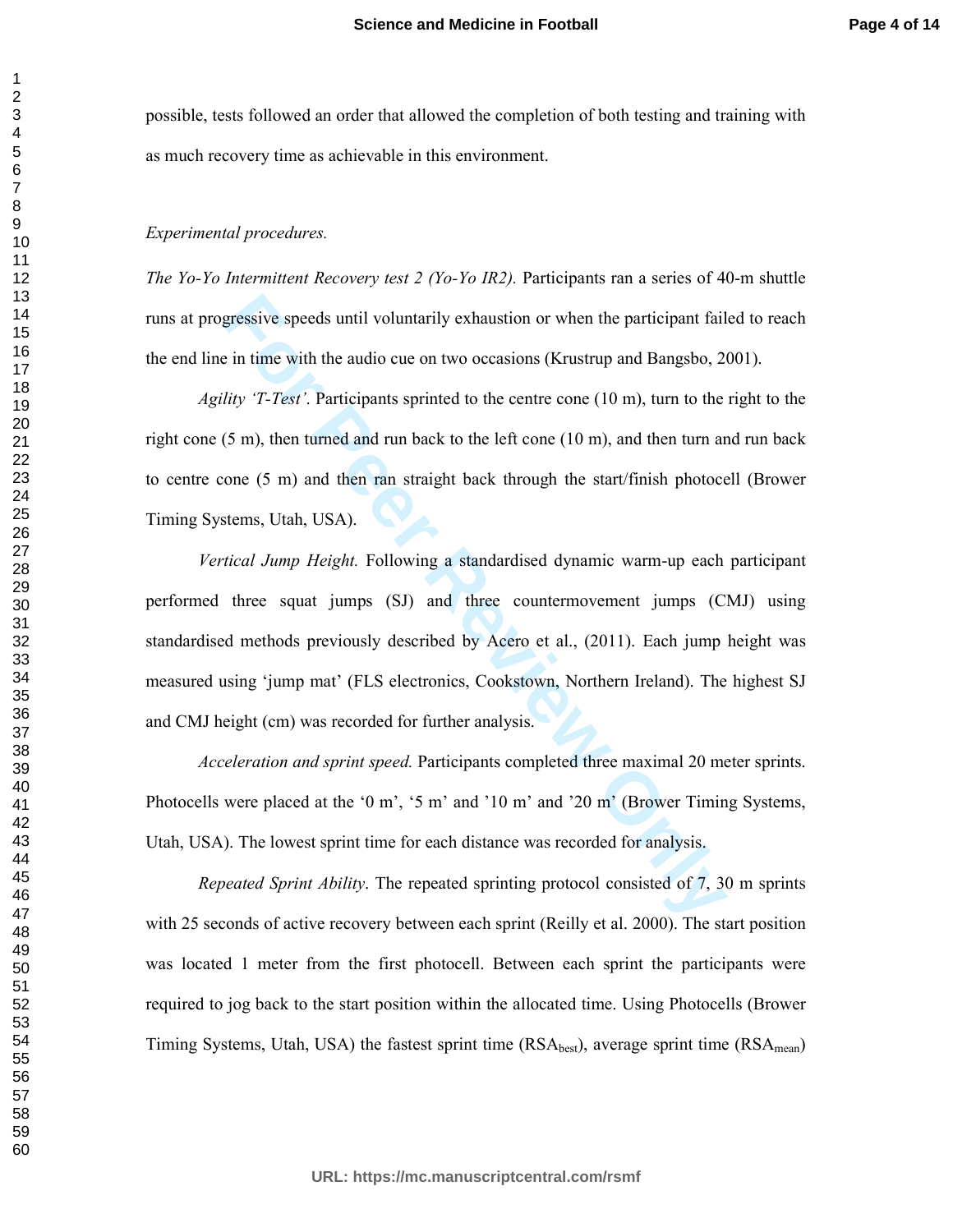#### **Science and Medicine in Football**

and the sprint decrement (expressed as a percentage)  $(RSA_{Dec}[^{\%}])$  ((mean sprint time / best sprint time  $\times$  100) – 100) were used for analysis (Buchheit et al. 2010).

*Training procedures.* Training was designed and by the head football coach. To ensure reproducibility between training sessions the areas and/or dimensions of each 'smallsided game' or 'training drill' was measured with a 50 meter measuring tape and marked with cones prior all pitch based training sessions. The durations of each session, the rules of each small-sided game (e.g. number of players per team and scoring format), the time intervals between efforts within each small-sided game, breaks in play for water and level encouragement was matched in each week.

*Training load.* The players perceived training load for each exercise bout was measured using the rating of perceived exertion method (sRPE-TL) (Foster et al., 1995). Global positioning devises were also placed on the players during each 'pitch-based' training session (STATSports Group Limited). Resistance-training volume was characterised using the volume load (VL) method (reps x sets x weight [kg]) (Schoenfeld et al., 216).

rall pitch based training sessions. The durations of each session, the ru<br>
I game (e.g. number of players per team and scoring format), the tin<br>
fforts within each small-sided game, breaks in play for water<br>
nent was match *Statistical Analyses.* To examine the reliability of the test over the two consecutive trials the magnitude of differences between consecutive trials was expressed as a standardised mean difference. Here, the effect size (ES) was calculated from the ratio of the mean difference to the pooled standard deviation. The magnitude of the ES was classified using guidelines outlined by Hopkins (2001) (less than 0.2; trivial, 0.2-0.5; small, 0.5-0.8; moderate, more than 0.8; large). To allow comparison the typical error of measurement (TE) was also calculated and expressed as a coefficient of variation (CV) (Atkinson & Nevill 1998). The smallest worthwhile change (SWC) was calculated by multiplying the smallest worthwhile effect (i.e., 0.2) by the pooled standard-deviation (Hopkins 2011). The usefulness of the test was assessed by comparing the 'SWC' with the TE and was rated using indicators outlined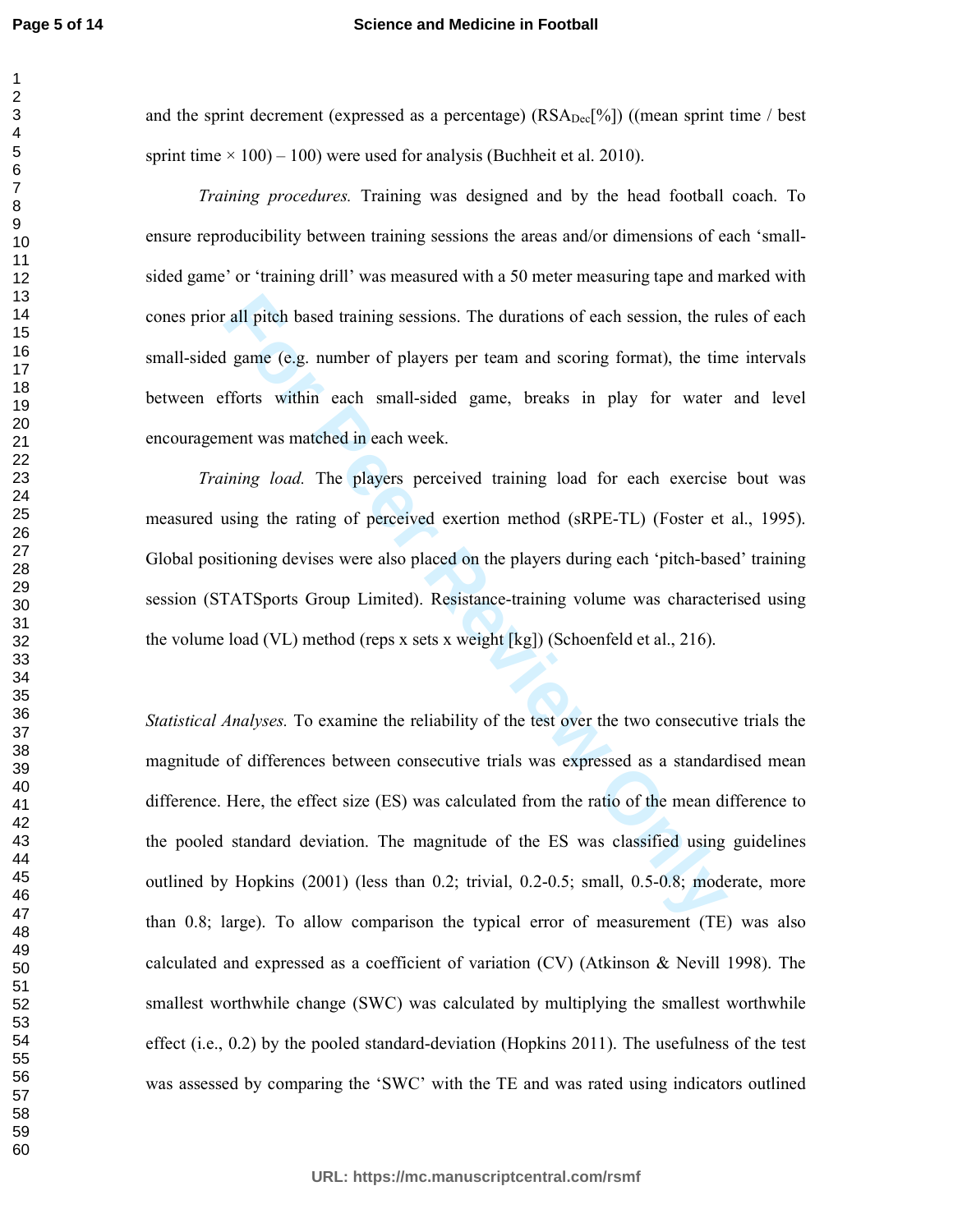by Buchheit and colleagues (2010) (TE < SWC; good; TE  $\sim$  SWC; OK; TE  $>$  SWC; marginal). The smallest difference needed to be considered real (MD), was calculated using the equation (TE × 1.96 ×  $\sqrt{2}$ ) (Weir 2005). Statistical significance (P) was set at  $\leq 0.05$ . All data in text, and tables are presented as means  $\pm$  SD and where possible are reported with 90% confidence intervals (90% CI). Microsoft Excel (Microsoft, Redmond, WA, USA) was used for all statistical procedures.

#### **INSERT TABLE 1 HERE**

## **RESULTS**

**FIGURE 18 INSERT TABLE 1 HERE**<br> **FIGURE 19 INSERT TABLE 1 HERE**<br> **FIGURE 19 INSERT TABLE 1 HERE**<br> **FIGURE 19 INSERT TABLE 1** HERE<br> **FIGURE 1** Theorem training weeks. Whilst some differences in 'perceived train<br>
existed, t *Training load agreement between experimental weeks.* Internal and external training load data for each category of training is presented in Table 2. Each training day was matched and compared between training weeks. Whilst some differences in 'perceived training load' (sRPE-TL) existed, there were no statistical differences between weeks and differences between weeks and were classified as 'trivial'. External training load metrics were also similar between experimental weeks and considered as 'trivial' or 'small'.

#### **INSERT TABLE 2 HERE**

All reliability data is presented in table 3. Differences in all measurements between repeated trials displayed "trivial" ES. The TE and CV was considered low for all assessment  $(\leq 5\%)$ whereas the CV for RSA<sub>Dec</sub> was considered very high (28%). The 'usefulness' of each test was calculated by comparing the SWC with the TE and was rated using indicators outlined by Buchheit and colleagues (2010). This then allowed the researchers to establish the minimum change needed to be observed for it to be considered 'real'. Changes in performance likely to be "real" ranged from 1.9% to 11.5%.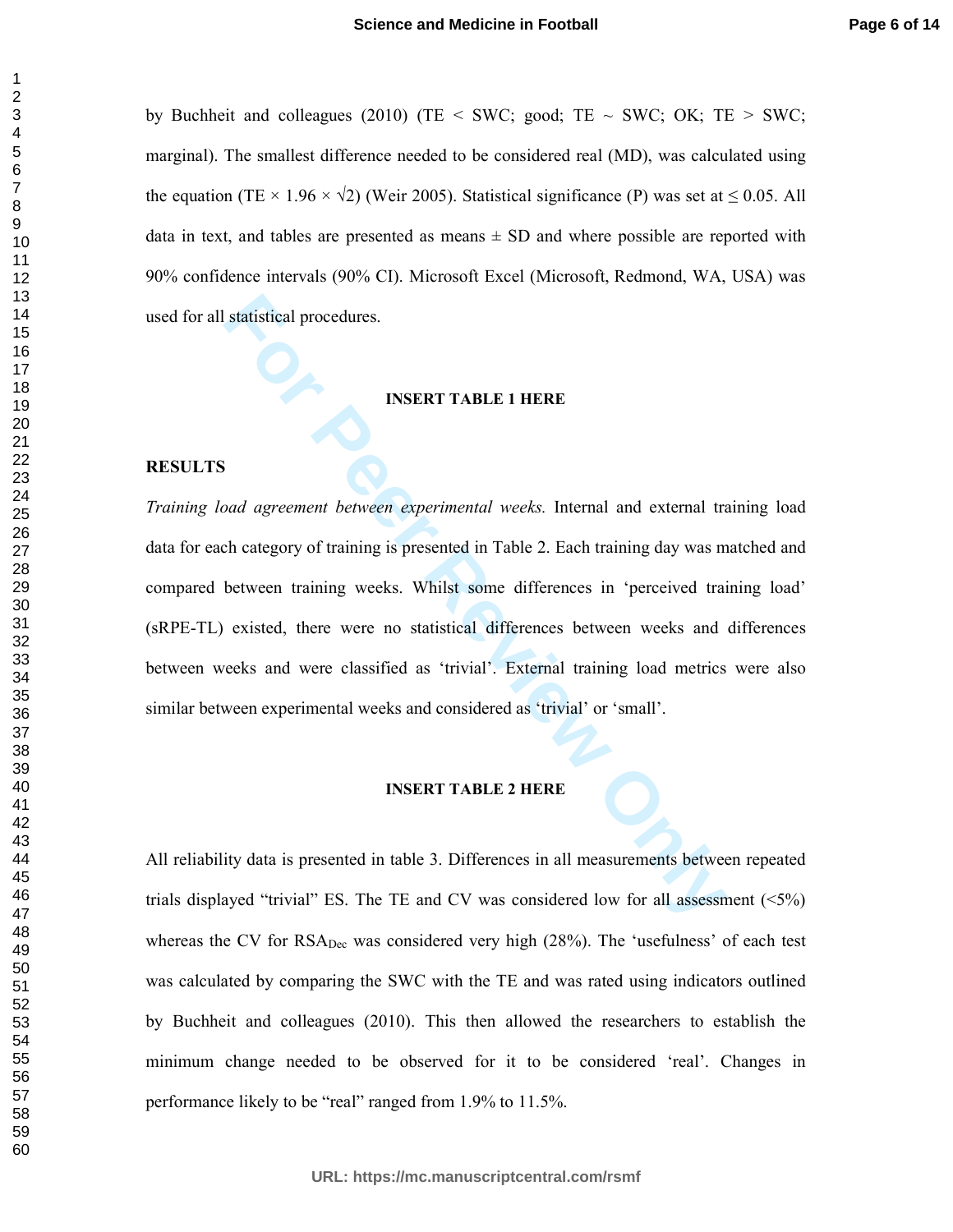#### **INSERT TABLE 3 HERE**

#### **DISCUSSION**

tion of highly trained youth elite soccer players who have beed<br>and have sufficient training experience. Most assessments de<br>igh levels of reproducibility (CV; 0.3 - 4.3 %). For practitioners who de<br>training and testing mo The aim of this study was to assess the reliability of a battery of field tests performed around habitual 'in-season' training and competition in youth elite soccer players. The findings suggest that the present training and testing 'model' is reliable and could therefore be used in the evaluation of highly trained youth elite soccer players who have been suitably familiarised and have sufficient training experience. Most assessments demonstrated relatively high levels of reproducibility (CV; 0.3 - 4.3 %). For practitioners who decide to use the present training and testing model, we have calculated the minimum values needed to be able to distinguish between a negligible change and an "almost certain beneficial change". Here, practitioners should seek to observe changes of approximately  $5\%$  (RSA best, RSA mean, 10m & 20m sprint, 'agility T test' and 1RM half-back squat), and 11.5% (CMJ, SQ, 5m sprint, and Yo-Yo IR2) to attain an "almost certain beneficial" increase in performance. This might be useful information for practitioners who would like to be able to distinguish between changes in physical performance across the season. Although, the 'repeated sprint decrement' (CV; 28%, MD; 60%) demonstrated a high degree of variability, was considered unreliable and therefore should be treated with caution by practitioners.

In the present study, all participants had been training within the academy on a full time basis for approximately 2 years and had completed the tests on 5 previous occasions as part of their habitual training regime. As a result, athletes' training background and degree of familiarisation might explain the high level of reproducibility observed. In this regard, a similar models could be implemented in other professional training environments, where the players have a similar training history and exposure to testing protocols (e.g., 'English premier league academies'). Whilst, the sample size used in this study could be considered as small (Hopkins et al. 2001) a football team typically comprises of 15-20 athletes. Therefore, is would be difficult to replicate this study with a larger group of athletes (>40) (i.e., and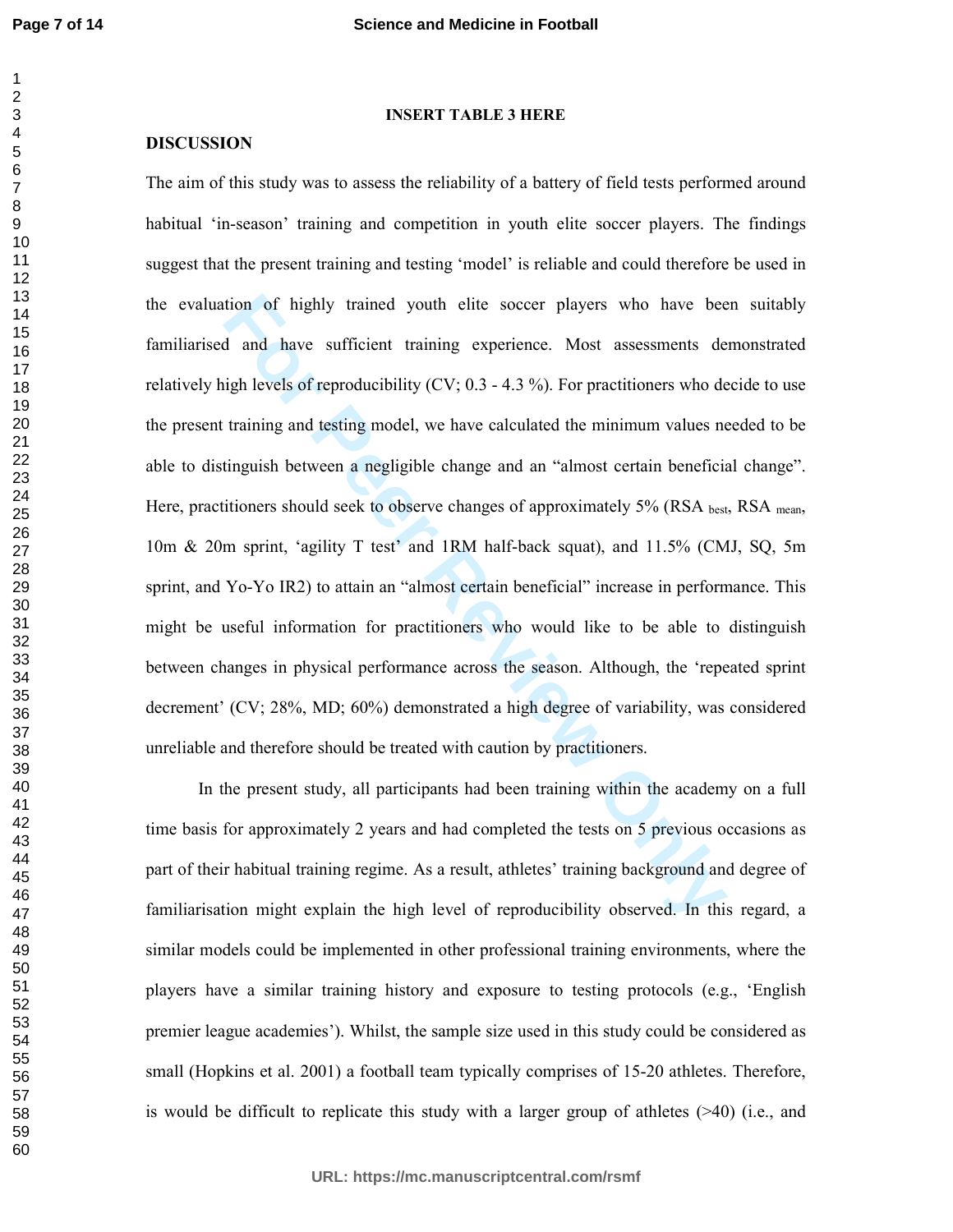match all aspects of training and competition). Although, as a good level of reproducibility was evident, it suggests that increasing the sample size would not have influenced the results in a meaningful manner.

## **Conclusion**

offers a unique insight into how fitness testing procedures could be in-season' micro-cycle in youth professional football. Given that goo were evident, the arrangement of each test and the day-by-day trafore and after eac This study offers a unique insight into how fitness testing procedures could be organised across an 'in-season' micro-cycle in youth professional football. Given that good levels of reliability were evident, the arrangement of each test and the day-by-day training-load planned before and after each training session could be suggested as a guideline that practitioners could use when designing 'in-season' training and testing. Practitioners who choose to use the present training and testing paradigm should aim to implement them at predetermined times-points of the season in line with the annual plan. Indeed, the addition of fitness testing to a typical training week would inevitably increase the total 'training-load' for that particular week. As such, if planned appropriately this could be used to help the coach manipulate the intensity and volume of the training week and thus could be implemented as a 'heavy' or 'high' training week which might precede a 'low' or 'moderate' training week. Therefore the timing of each testing week should be taken in the context of other training and competition goals and implemented with the specific aims of each individual.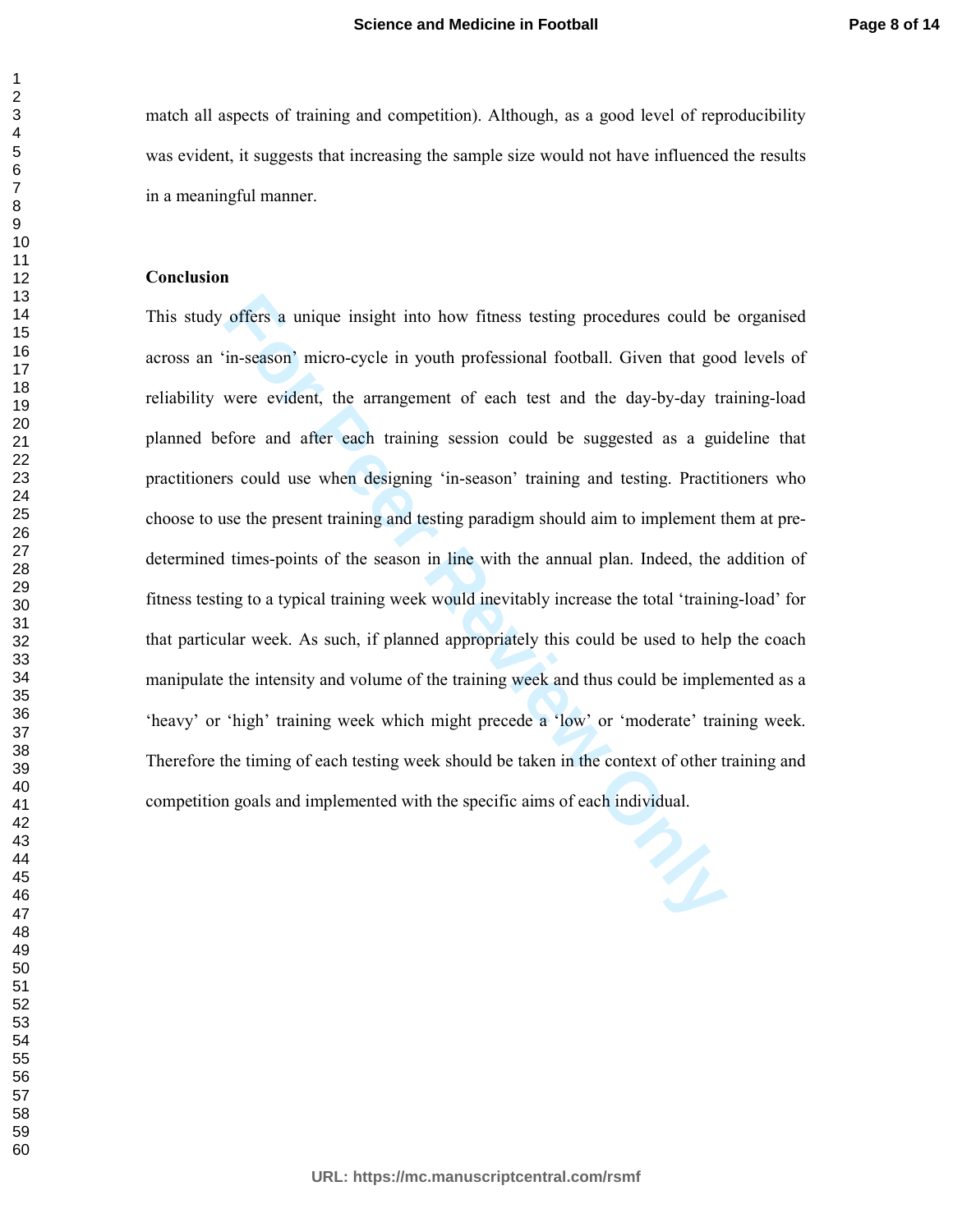## **REFERENCE LIST**

Acero, R. M., Olmo, M. F., Sánchez, J. A., Otero, X. L., Aguado, X., & Rodríguez, F. A. (2011). Reliability of Squat and Countermovement Jump Tests in Children 6 to 8 Years of Age. *Pediatric Exercise Science*, 2011, 23, 151-160

Alricsson, M., Harms-Ringdahl, K. & Werner, S. (2001). Reliability of sports related functional tests with emphasis on speed and agility in young athletes. *Scandinavian journal of medicine & science in sports*, 11 (4), pp.229–232.

Atkinson, G. & Nevill, A.M., 1998. Statistical methods for assessing measurement error (reliability) in variables relevant to sports medicine. *Sports Medicine*, 26(4), pp.217–238.

Buchheit, M., Spencer, M. & Ahmaidi, S. (2010). Reliability, usefulness, and validity of a repeated sprint and jump ability test. *International journal of sports physiology and performance*, 5 (1), pp.3–17.

Cross, N. & Lyle, J. eds., (1999). The coaching process : principles and practice for sport, Oxford: Butterworth-Heinemann.

Duthie, G.M. Pyne D.B, Ross A.A, Livingstone S.G, Hooper S.L (2006). The reliability of ten-meter sprint time using different starting techniques. *Journal of Strength and Conditioning Research*, 20 (2), pp.246–251.

Ferrari Bravo D, Rampinini E, Sassi R, Bishop D, Sassi A, Tibaudi A, Impellizzeri FM. Ecological validity of a repeated sprint ability test and its reproducibility in soccer (2005). *European College of Sport Science – 10th Annual Congress. Belgrade, Serbia:* 5: 267

Hood, P.E., Barnes, C. & Gregson, W. (2002). Reliability of a battery of soccer-specific field tests. *Journal of Sports Sciences*, 20 (1), pp.20–21.

**For All ACT 1998.** Statistical methods for assessing measurement<br>in variables relevant to sports medicine. *Sports Medicine*, 26(4), pp.217<br>*M.*, Spencer, M. & Ahmaidi, S. (2010). Reliability, usefulness, and valid<br>pirit Hopker, J.G. Coleman, D.A, Wiles, J., Galbrait, A. (2009). Familiarisation and Reliability of Sprint Test Indices During Laboratory and Field Assessment*. Journal of Sports Science & Medicine*, 8 (4), pp.528–532.

Hopkins, W.G., 2000. Measures of reliability in sports medicine and science. *Sports Medicine*, 30 (1), pp.1–15.

Hopkins, W.G., Schabort, E.J. & Hawley, J.A. (2001). Reliability of power in physical performance tests. *Sports medicine* (Auckland, N.Z.), 31 (3), pp.211–234.

Hulse, M.A. Morris JG, Hawkins RD, Hodson A, Nevill AM, Nevill ME. (2013). A field-test battery for elite, young soccer players. *International Journal of Sports Medicine*, 34 (4), pp.302–311.

Impellizzeri, F.M., Rampinini E, Castagna C, Bishop D, Ferrari Bravo D, Tibaudi A, Wisloff U. (2008). Validity of a repeated-sprint test for football. *International Journal of Sports Medicine*, 29 (11), pp.899–905.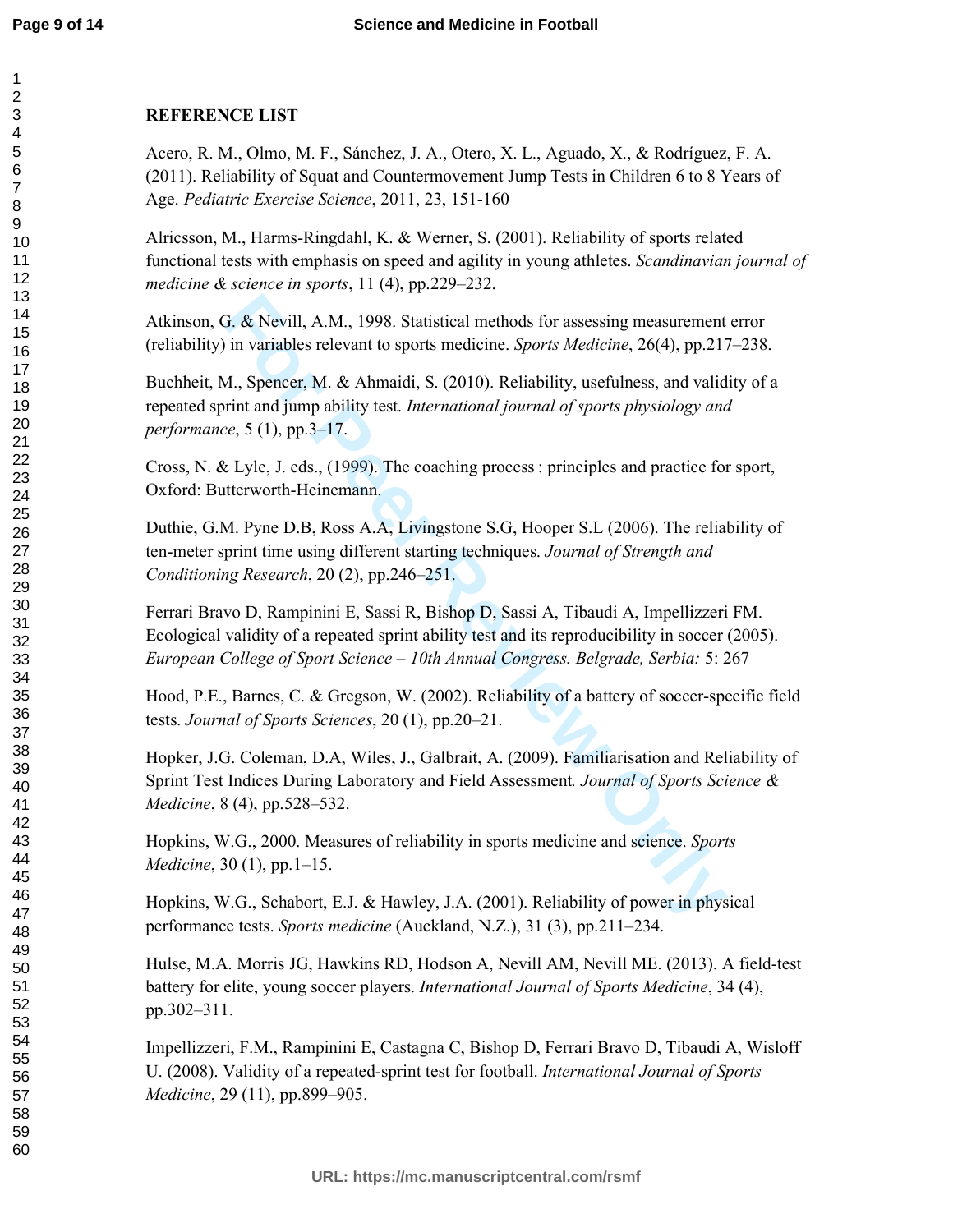Krustrup, P. Mohr M, Nybo L, Jensen JM, Nielsen JJ, Bangsbo J. (2006). The Yo-Yo IR2 test: Physiological response, reliability, and application to elite soccer. *Medicine and Science in Sports and Exercise*, 38 (9), pp.1666–1673.

Little, T. & Williams, A.G., (2006). Effects of differential stretching protocols during warmups on high-speed motor capacities in professional soccer players. *Journal of strength and conditioning research*, 20 (1), pp.203–207.

Markovic, G. Dizdar D, Jukic I, Cardinale M. (2004). Reliability and factorial validity of squat and countermovement jump tests. *Journal of strength and conditioning research*, 18 (3), pp.551–555.

Maud, P. & Foster, C. eds., (2006). Physiological assessment of human fitness., IL: Human Kinetics.

McHugh, M. P. (2003). Recent advances in the understanding of the repeated bout effect: the protective effect against muscle damage from a single bout of eccentric exercise. Scandinavian Journal of Medicine & Science in Sports, 13(2), 88–97.

Mirkov, D. Nedeljkovic A, Kukolj M, Ugarkovic D, Jaric S. (2008). Evaluation of the reliability of soccer-specific field tests. *Journal of strength and conditioning research*, 22 (4), pp.1046–1050.

Oberacker, L.M. Davis SE, Haff GG, Witmer CA, Moir GL. (2012). The yo-yo IR2 test: physiological response, reliability, and application to elite soccer. *Journal of Strength and Conditioning Research*, 26 (10), pp.2734–2740.

Peterson, M.D. Pistilli E, Haff GG, Hoffman EP, Gordon PM. (2011). Progression of volume load and muscular adaptation during resistance exercise. *European Journal of Applied Physiology*, 111 (6), pp.1063–1071.

ountermovement jump tests. *Journal of strength and conditioning resea*<br> **Foster, C. eds.**, (2006). Physiological assessment of human fitness., IL<br> *A.* P. (2003). Recent advances in the understanding of the repeated bout<br> Rampinini, E. Alberti G, Fiorenza M, Riggio M, Sassi R, Borges TO, Coutts AJ. (2015). Accuracy of GPS Devices for Measuring High-intensity Running in Field-based Team Sports. *International Journal of Sports Medicine*, 36 (1), pp.49–53.

Rampinini, E. Bishop D, Marcora SM, Ferrari Bravo D, Sassi R, Impellizzeri FM (2007). Validity of simple field tests as indicators of match-related physical performance in top-level professional soccer players. *International Journal of Sports Medicine*, 28 (3), pp.228–235.

Reilly, T. (2005). An ergonomics model of the soccer training process. *Journal of Sports Sciences*, 23 (6), pp.561–572.

Reilly, T. (2007). The science of training - soccer : a scientific approach to developing strength, speed and endurance, London: Routledge.

Reilly, T. Bangsbo, J. & Franks, A. (2000). Anthropometric and physiological predispositions for elite soccer. J Sports Sci, 18 (9), pp.669–683.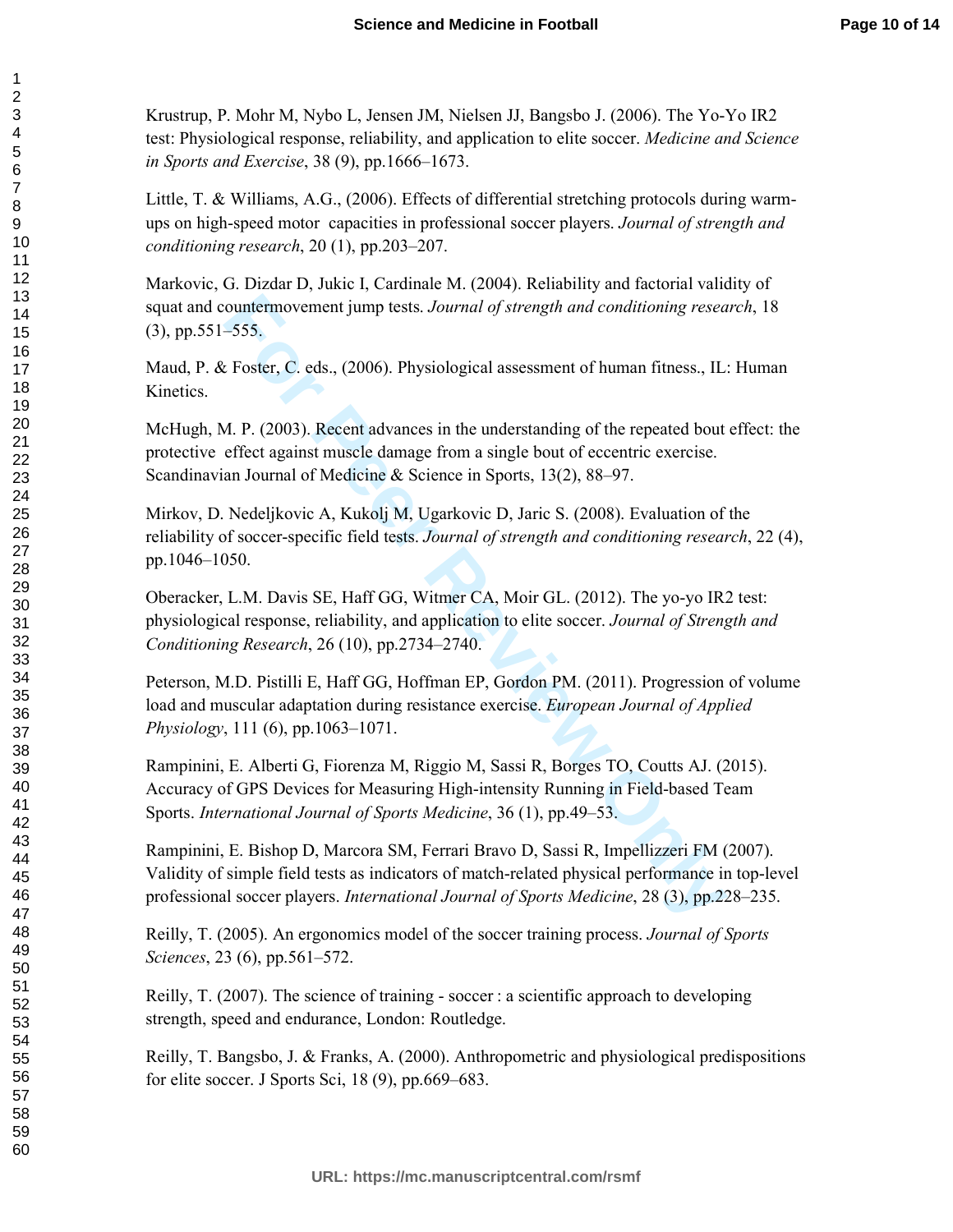Schoenfeld, B. J., Ogborn, D., Contreras, B., Cappaert, T., Silva Ribeiro, A., Alvar, B. A., & Vigotsky, A. D. (2016). A Comparison of Increases in Volume Load Over 8 Weeks of Low-Versus High-Load Resistance Training. *Asian Journal of Sports Medicine*, *7*(2),

Semenick D. (1994) Testing protocols and procedures. In: Baechle T, editor. Essentials of strength training and conditioning. 1st ed. Champaign (IL): Human Kinetics. p. 258–73.

Seo, D.-I. Kim E, Fahs CA, Rossow L, Young K, Ferguson SL, Thiebaud R, Sherk VD, Loenneke JP, Kim D, Lee MK, Choi KH, Bemben DA, Bemben MG, So WY (2012). Reliability of the one-repetition maximum test based on muscle group and gender. *Journal of sports science & medicine*, 11 (2), pp.221–225.

Spencer, M., Fitzsimons M, Dawson B, Bishop D, Goodman C. (2006). Reliability of a repeated-sprint test for field-hockey. *Journal of Science and Medicine in Sport*, 9(1–2), pp.181–184.

Tanner, R & Gore, C. (2013). Australian Institute of Sport. *Physiological tests for elite athletes*. Champaign, IL : Human Kinetics.

Turner, A., Walker, S., Stembridge, M., Coneyworth, P., Reed, G., Birdsey, L., Barter, P., Moody, J. (2011). A Testing Battery for the Assessment of Fitness in Soccer Players. *Strength and conditioning journal*, 33(5), pp.29–39.

Walker, S. & Turner, A., (2009). A One-Day Field Test Battery for the Assessment of Aerobic Capacity, Anaerobic Capacity, Speed, and Agility of Soccer Players. *Strength and Conditioning Journal*, 31 (6), pp.52–60.

Weir, J.P. (2005). Quantifying test-retest reliability using the intraclass correlation coefficient and the SEM. *Journal of strength and conditioning research*, 19(1), pp.231–240.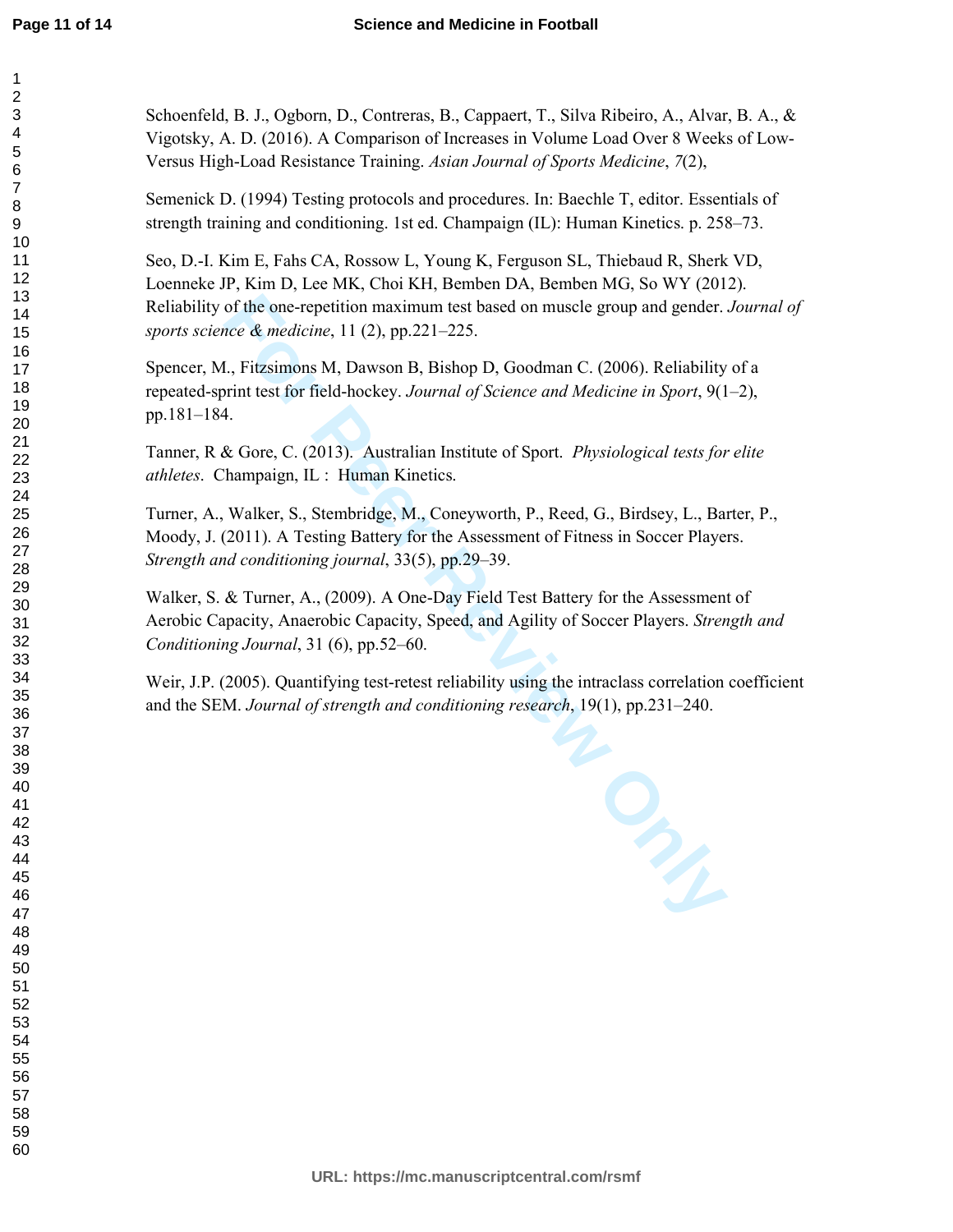**Table 1:** The organisation of physiological testing and habitual training/match-play performed during each experimental week.

| Day       | Morning schedule $(\sim 08:00 - 12:30)$                                       | Afternoon schedule $(\sim 14:00 - 16:00)$                              |  |  |
|-----------|-------------------------------------------------------------------------------|------------------------------------------------------------------------|--|--|
| Saturday  | U18 Premier League Match (K.O 11 am)                                          | Rest/travel                                                            |  |  |
| Sunday    | Rest/day off                                                                  | Rest/day off                                                           |  |  |
| Monday    | Rest / video analysis session                                                 | Speed & Agility Testing <i>followed by</i> Soccer-Specific<br>Training |  |  |
| Tuesday   | Yo-yo IR2 <i>followed by</i> Soccer-Specific Training                         | <b>Resistance Training</b>                                             |  |  |
| Wednesday | Educational day                                                               | Educational day                                                        |  |  |
| Thursday  | Vertical Jumps / Repeated Sprint Test followed by Soccer-Specific<br>Training | 1RM data collection followed by Upper Body Resistance<br>Training      |  |  |
| Friday    | Soccer-Specific Training                                                      | Rest                                                                   |  |  |

Note: a 90-minute recovery phase was allocated between the morning and afternoon schedule from 12:30 to 14:00h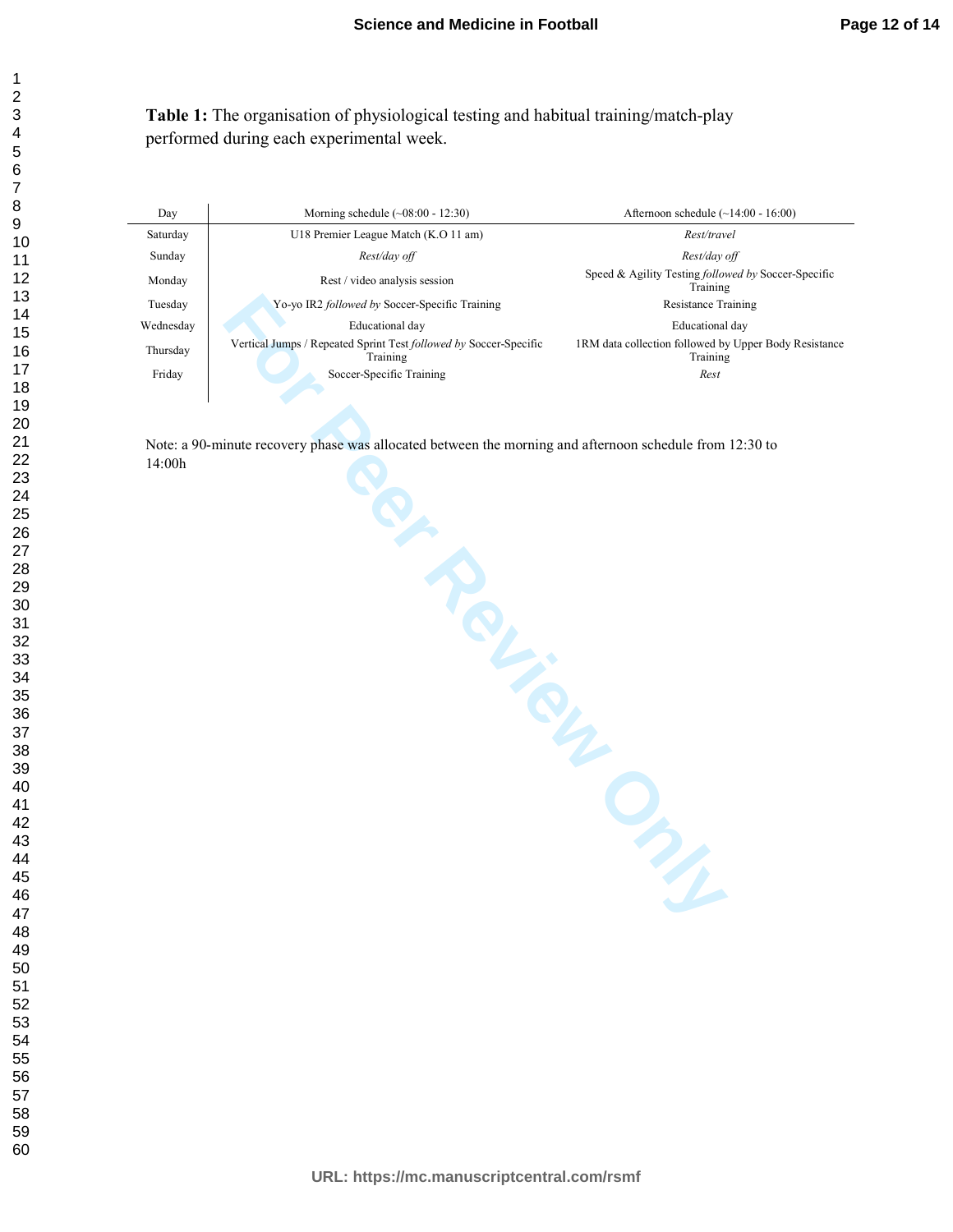Table 2: Internal and external training load for each training session during experimental

week 1 and 2

| sRPE-TL (AU)                                                                                                                           | Week 1         | Week 2         | ES                | <i>t</i> -test $(P)$ |  |  |  |  |
|----------------------------------------------------------------------------------------------------------------------------------------|----------------|----------------|-------------------|----------------------|--|--|--|--|
| Match-play                                                                                                                             |                |                |                   |                      |  |  |  |  |
| Saturday                                                                                                                               | $405 \pm 238$  | $660 \pm 191$  | $0.50$ (small)    | $0.08\,$             |  |  |  |  |
|                                                                                                                                        |                |                |                   |                      |  |  |  |  |
| Soccer-specific training                                                                                                               |                |                |                   |                      |  |  |  |  |
| Monday $(MD+2)$                                                                                                                        | $183 \pm 41$   | $177 \pm 41$   | $0.15$ (trivial)  | 0.61                 |  |  |  |  |
| Tuesday (MD-4)                                                                                                                         | $634 \pm 61$   | $630 \pm 65$   | $0.07$ (trivial)  | 0.83                 |  |  |  |  |
| Thursday (MD-2)                                                                                                                        | $630 \pm 65$   | $630 \pm 65$   | $0.00$ (trivial)  | $\mathbf{1}$         |  |  |  |  |
| Friday (MD-1)                                                                                                                          | $177 \pm 41$   | $171 \pm 44$   | $0.14$ (trivial)  | 0.67                 |  |  |  |  |
|                                                                                                                                        |                |                |                   |                      |  |  |  |  |
| Resistance-training                                                                                                                    |                |                |                   |                      |  |  |  |  |
| Tuesday                                                                                                                                | $295 \pm 35$   | $295 \pm 27$   | $0.00$ (trivial)  | $\mathbf{1}$         |  |  |  |  |
| Thursday                                                                                                                               | $435 \pm 38$   | $438 \pm 39$   | $-0.08$ (trivial) | 0.83                 |  |  |  |  |
|                                                                                                                                        |                |                |                   |                      |  |  |  |  |
| TD(m)                                                                                                                                  |                |                |                   |                      |  |  |  |  |
| Monday (MD+2)                                                                                                                          | $2970 \pm 448$ | $2977 \pm 336$ | $-0.02$ (trivial) | 0.94                 |  |  |  |  |
| Tuesday (MD-4)                                                                                                                         | $3946 \pm 429$ | $4119 \pm 455$ | $-0.39$ (small)   | 0.27                 |  |  |  |  |
| Thursday (MD-2)                                                                                                                        | $3334 \pm 317$ | $3354 \pm 714$ | $-0.04$ (trivial) | 0.91                 |  |  |  |  |
| Friday (MD-1)                                                                                                                          | $2225 \pm 352$ | $2378 \pm 313$ | $-0.46$ (small)   | 0.17                 |  |  |  |  |
|                                                                                                                                        |                |                |                   |                      |  |  |  |  |
| HS(m)                                                                                                                                  |                |                |                   |                      |  |  |  |  |
| Monday (MD+2)                                                                                                                          | $49 \pm 30$    | $50 \pm 26$    | $-0.04$ (trivial) | 0.89                 |  |  |  |  |
| Tuesday (MD-4)                                                                                                                         | $99 \pm 63$    | $109 \pm 45$   | $-0.18$ (trivial) | 0.61                 |  |  |  |  |
| Thursday (MD-2)                                                                                                                        | $119 \pm 54$   | $111 \pm 45$   | $0.17$ (trivial)  | 0.64                 |  |  |  |  |
| Friday (MD-1)                                                                                                                          | $33 \pm 28$    | $35 \pm 26$    | $-0.07$ (trivial) | 0.83                 |  |  |  |  |
|                                                                                                                                        |                |                |                   |                      |  |  |  |  |
| SD(m)                                                                                                                                  |                |                |                   |                      |  |  |  |  |
| Monday ( $MD+2$ )                                                                                                                      | $3 \pm 5$      | $5 \pm 7$      | $-0.19$ (trivial) | 0.56                 |  |  |  |  |
| Tuesday (MD-4)                                                                                                                         | $20 \pm 20$    | $14 \pm 11$    | $0.35$ (small)    | 0.42                 |  |  |  |  |
| Thursday (MD-2)                                                                                                                        | $11\pm20$      | $11 \pm 13$    | $0.03$ (trivial)  | 0.93                 |  |  |  |  |
| Friday (MD-1)                                                                                                                          | $5 \pm 10$     | $4 \pm 6$      | $0.14$ (trivial)  | 0.68                 |  |  |  |  |
|                                                                                                                                        |                |                |                   |                      |  |  |  |  |
| Resistance-training VL [AU]                                                                                                            |                |                |                   |                      |  |  |  |  |
| Tuesday                                                                                                                                | $3190 \pm 571$ | $3190 \pm 571$ | $\mathbf{0}$      | $\boldsymbol{0}$     |  |  |  |  |
| Thursday                                                                                                                               | $6475 \pm 984$ | $6750 \pm 727$ | $-0.31$ (small)   | 0.67                 |  |  |  |  |
|                                                                                                                                        |                |                |                   |                      |  |  |  |  |
| Match-day (MD), Sessional rating of perceived exertion-training load (sRPE-TL), arbitrary units (AU), Total                            |                |                |                   |                      |  |  |  |  |
| $\text{Hence}$ (TD) social distance (CD) (s. COm (s) distance dedications (HC) (s. E. m. (s) sections $1 \times 1$ (MI) $\text{PPC}_2$ |                |                |                   |                      |  |  |  |  |

Match-day (MD), Sessional rating of perceived exertion-training load (sRPE-TL), arbitrary units (AU), Total distance (TD), sprint distance (SD) (> 6.9m/s), high speed distance (HS) (>5.5 m/s), volume load (VL), Effect Size (ES).